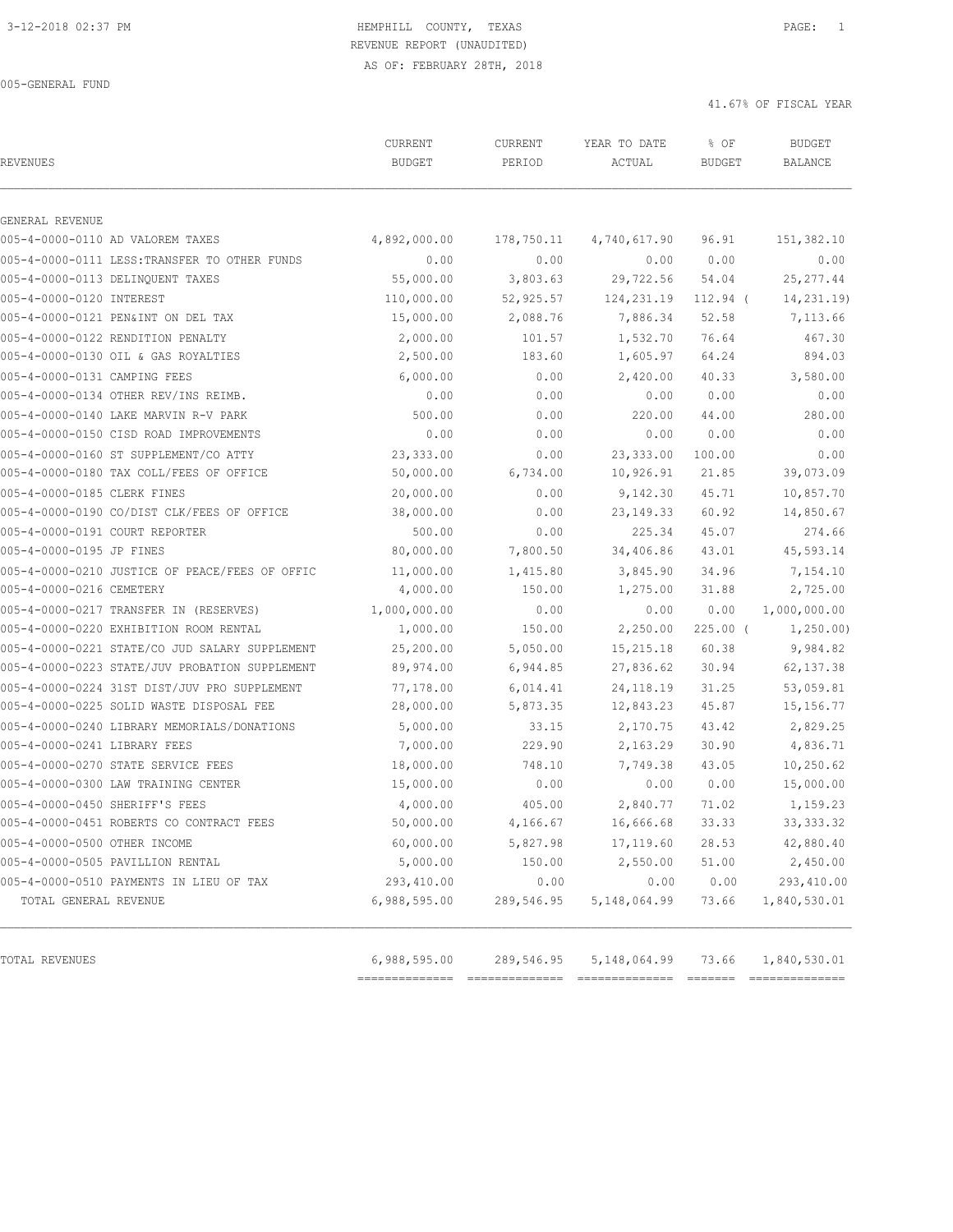008-LAW LIBRARY

| REVENUES                                   | <b>CURRENT</b><br><b>BUDGET</b> | CURRENT<br>PERIOD | YEAR TO DATE<br>ACTUAL | % OF<br><b>BUDGET</b> | BUDGET<br><b>BALANCE</b> |
|--------------------------------------------|---------------------------------|-------------------|------------------------|-----------------------|--------------------------|
|                                            |                                 |                   |                        |                       |                          |
| GENERAL REVENUE                            |                                 |                   |                        |                       |                          |
| 008-4-0000-0110 TRANSFER FROM FUND BALANCE | 5,000.00                        | 0.00              | 0.00                   | 0.00                  | 5,000.00                 |
| 008-4-0000-0550 COURT FEES-LAW/LIB         | 2,000.00                        | 0.00              | 805.00                 | 40.25                 | 1,195.00                 |
| TOTAL GENERAL REVENUE                      | 7,000.00                        | 0.00              | 805.00                 | 11.50                 | 6, 195.00                |
|                                            |                                 |                   |                        |                       |                          |
| TOTAL REVENUES                             | 7,000.00                        | 0.00              | 805.00                 | 11.50                 | 6, 195.00                |
|                                            |                                 |                   |                        |                       |                          |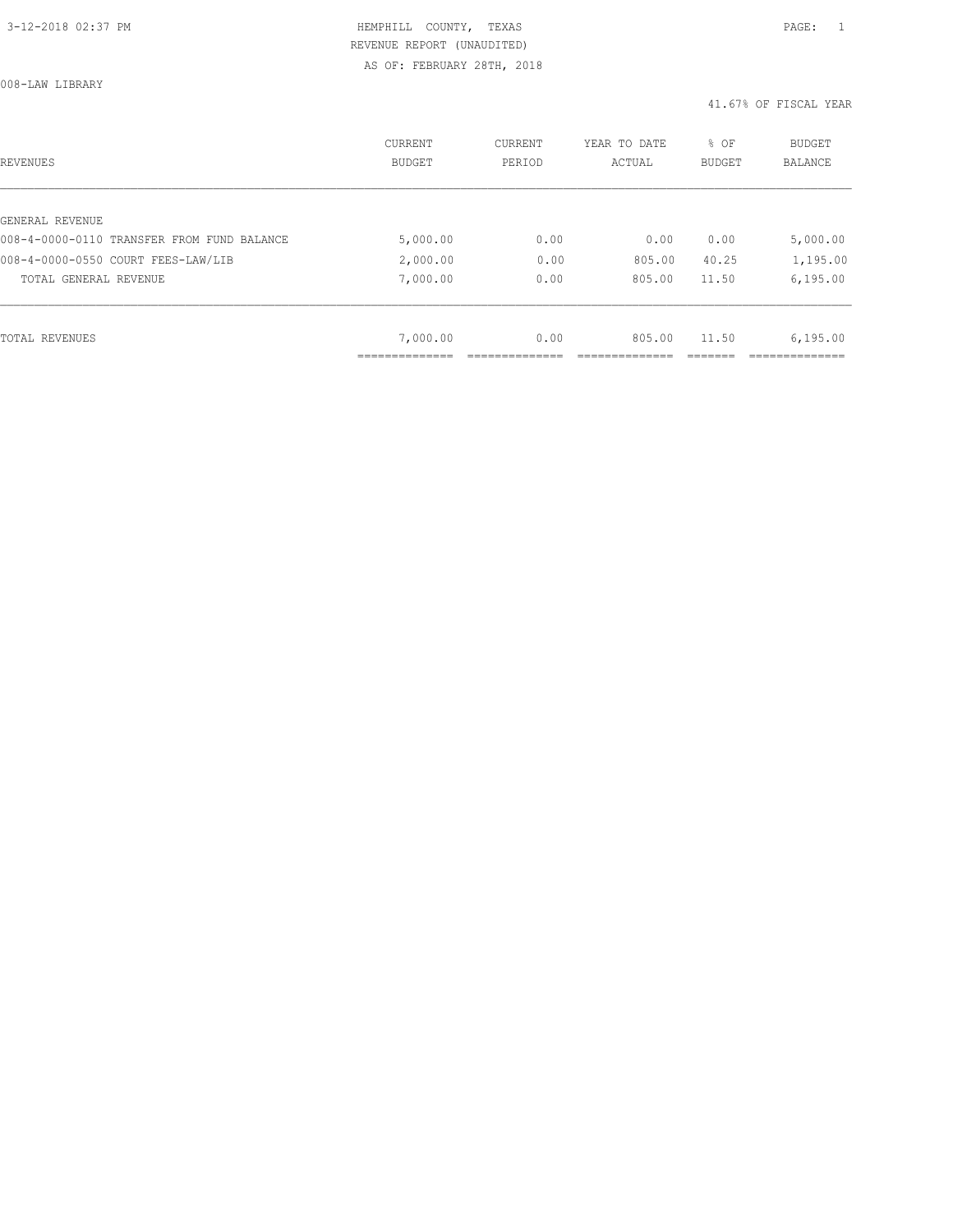009-SECURITY FEE

| REVENUES                                   | CURRENT<br><b>BUDGET</b> | CURRENT<br>PERIOD | YEAR TO DATE<br>ACTUAL | % OF<br>BUDGET | <b>BUDGET</b><br><b>BALANCE</b> |
|--------------------------------------------|--------------------------|-------------------|------------------------|----------------|---------------------------------|
|                                            |                          |                   |                        |                |                                 |
| GENERAL REVENUE                            |                          |                   |                        |                |                                 |
| 009-4-0000-0110 TRANSFER FROM FUND BALANCE | 50,000.00                | 0.00              | 0.00                   | 0.00           | 50,000.00                       |
| 009-4-0000-0191 COURTHOUSE SECURITY FEE    | 3,000.00                 | 233.60            | 1,423.56               | 47.45          | 1,576.44                        |
| TOTAL GENERAL REVENUE                      | 53,000.00                | 233.60            | 1,423.56               | 2.69           | 51,576.44                       |
|                                            |                          |                   |                        |                |                                 |
| TOTAL REVENUES                             | 53,000.00                | 233.60            | 1,423.56               | 2.69           | 51,576.44                       |
|                                            |                          |                   |                        |                |                                 |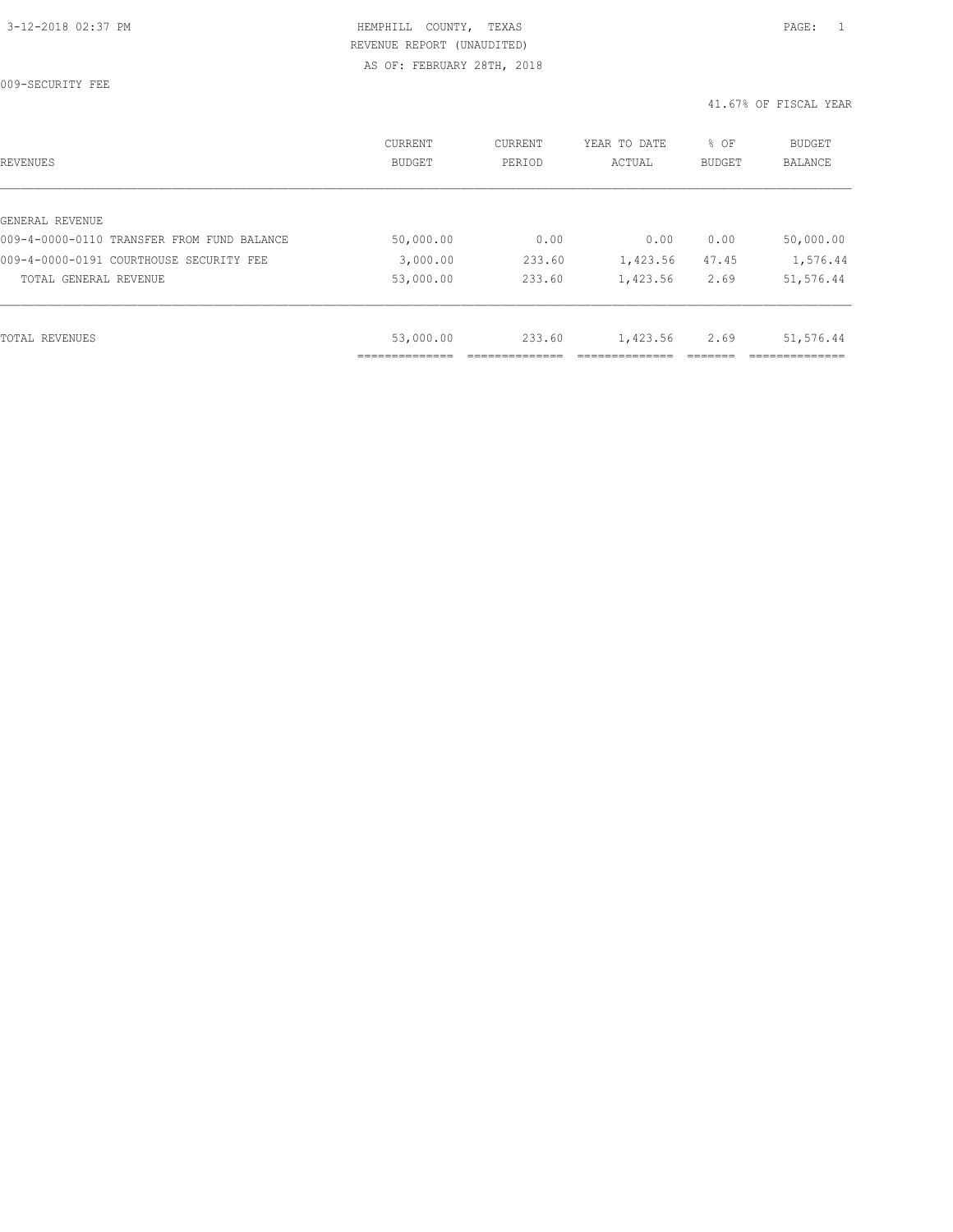010-AIRPORT

| REVENUES                                   | <b>CURRENT</b><br><b>BUDGET</b> | CURRENT<br>PERIOD | YEAR TO DATE<br>ACTUAL | % OF<br><b>BUDGET</b> | <b>BUDGET</b><br><b>BALANCE</b> |
|--------------------------------------------|---------------------------------|-------------------|------------------------|-----------------------|---------------------------------|
|                                            |                                 |                   |                        |                       |                                 |
| GENERAL REVENUE                            |                                 |                   |                        |                       |                                 |
| 010-4-0000-0110 AD VALOREM TAX TRANSFER    | 70,000.00                       | 0.00              | 0.00                   | 0.00                  | 70,000.00                       |
| 010-4-0000-0120 INTEREST-AIRPORT           | 400.00                          | 20.21             | 116.04                 | 29.01                 | 283.96                          |
| 010-4-0000-0320 CHAMBER OF COMMERCE        | 1,920.00                        | 0.00              | 0.00                   | 0.00                  | 1,920.00                        |
| 010-4-0000-0325 FUEL SALES                 | 130,000.00                      | 10,117.82         | 52, 278.91             | 40.21                 | 77,721.09                       |
| 010-4-0000-0326 RENT-HANGARS               | 6,000.00                        | 825.00            | 1,125.00               | 18.75                 | 4,875.00                        |
| 010-4-0000-0500 OTHER RECEIPTS             | 0.00                            | 0.00              | 0.00                   | 0.00                  | 0.00                            |
| 010-4-0000-0510 REIMBURSEMENT FROM STATE   | 2,000.00                        | 0.00              | 0.00                   | 0.00                  | 2,000.00                        |
| 010-4-0000-0600 TRANSFER FROM FUND BALANCE | 0.00                            | 0.00              | 0.00                   | 0.00                  | 0.00                            |
| TOTAL GENERAL REVENUE                      | 210,320.00                      | 10,963.03         | 53,519.95              | 25.45                 | 156,800.05                      |
|                                            |                                 |                   |                        |                       |                                 |
| TOTAL REVENUES                             | 210,320.00<br>--------------    | 10,963.03         | 53,519.95              | 25.45                 | 156,800.05                      |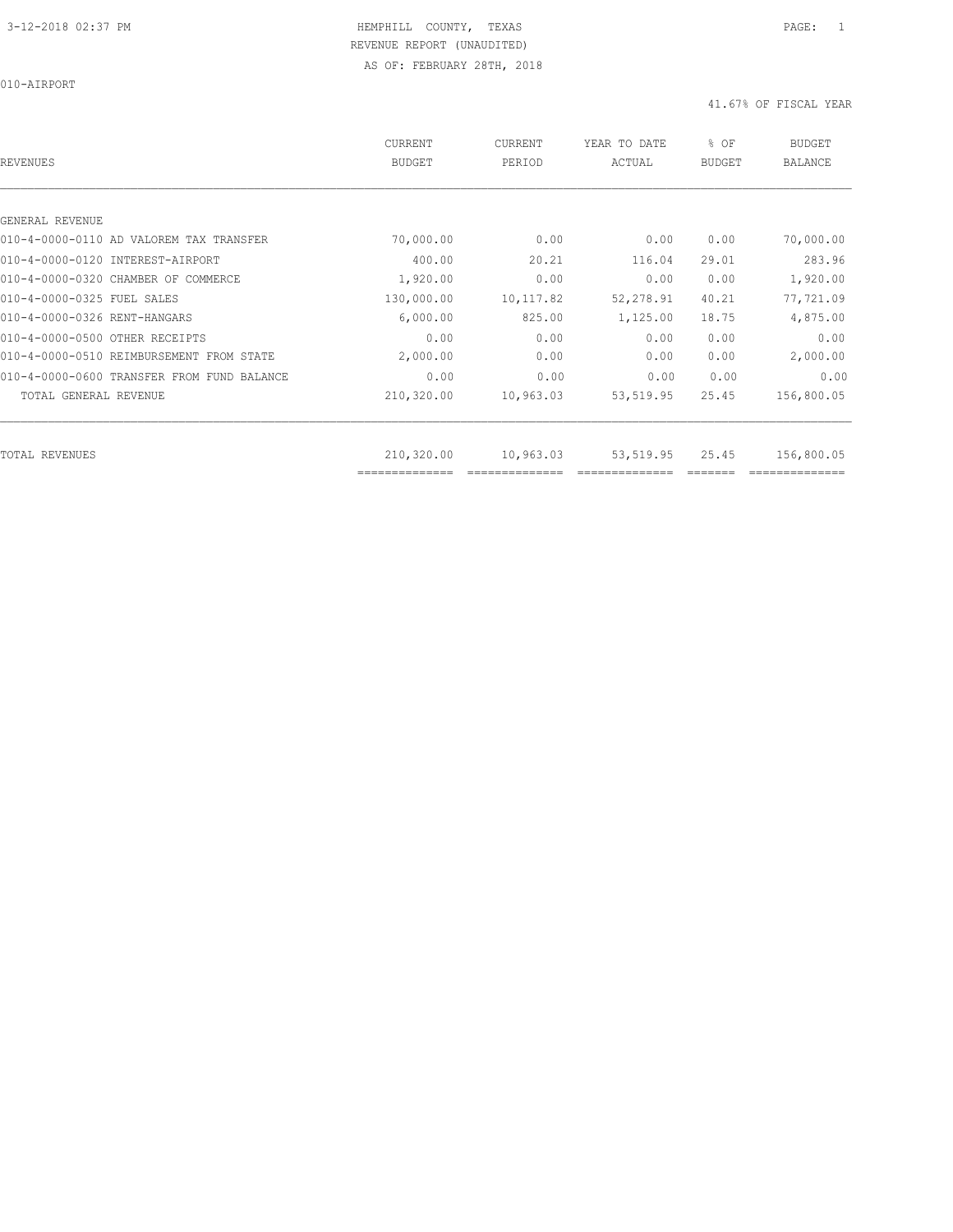011-ROAD & BRIDGE PCT 1

| REVENUES                                       | CURRENT<br><b>BUDGET</b> | CURRENT<br>PERIOD | YEAR TO DATE<br>ACTUAL | % OF<br>BUDGET | <b>BUDGET</b><br><b>BALANCE</b> |
|------------------------------------------------|--------------------------|-------------------|------------------------|----------------|---------------------------------|
|                                                |                          |                   |                        |                |                                 |
| GENERAL REVENUE                                |                          |                   |                        |                |                                 |
| 011-4-0000-0110 TRANSFER FROM FUND BALANCE     | 85,000.00                | 0.00              | 0.00                   | 0.00           | 85,000.00                       |
| 011-4-0000-0120 INTEREST                       | 1,000.00                 | 0.00              | 0.00                   | 0.00           | 1,000.00                        |
| 011-4-0000-0121 PEN&INT ON DEL TAX             | 800.00                   | 103.17            | 393.35                 | 49.17          | 406.65                          |
| 011-4-0000-0122 RENDITION PENALTY              | 50.00                    | 5.60              | 85.13                  | $170.26$ $($   | 35.13)                          |
| 011-4-0000-0280 FARM TO MARKET TAXES           | 272,000.00               | 9,971.77          | 264, 573. 28           | 97.27          | 7,426.72                        |
| 011-4-0000-0281 DELINQUENT TAXES               | 2,000.00                 | 184.83            | 1,252.18               | 62.61          | 747.82                          |
| 011-4-0000-0290 LATERAL ROAD                   | 2,100.00                 | 0.00              | 2,088.33               | 99.44          | 11.67                           |
| 011-4-0000-0295 BANKHEAD-JONES FARM TENANT ACT | 2,200.00                 | 0.00              | 0.00                   | 0.00           | 2,200.00                        |
| 011-4-0000-0300 AUTO REGISTRATION              | 44,000.00                | 4,530.25          | 14, 184. 25            | 32.24          | 29,815.75                       |
| 011-4-0000-0500 OTHER RECEIPTS                 | 3,000.00                 | 0.00              | 2,512.88               | 83.76          | 487.12                          |
| 011-4-0000-0510 GRANT FUNDS                    | 0.00                     | 0.00              | 0.00                   | 0.00           | 0.00                            |
| TOTAL GENERAL REVENUE                          | 412,150.00               | 14,795.62         | 285,089.40             | 69.17          | 127,060.60                      |
|                                                |                          |                   |                        |                |                                 |
| TOTAL REVENUES                                 | 412,150.00               | 14,795.62         | 285,089.40             | 69.17          | 127,060.60                      |
|                                                | ==============           |                   |                        |                |                                 |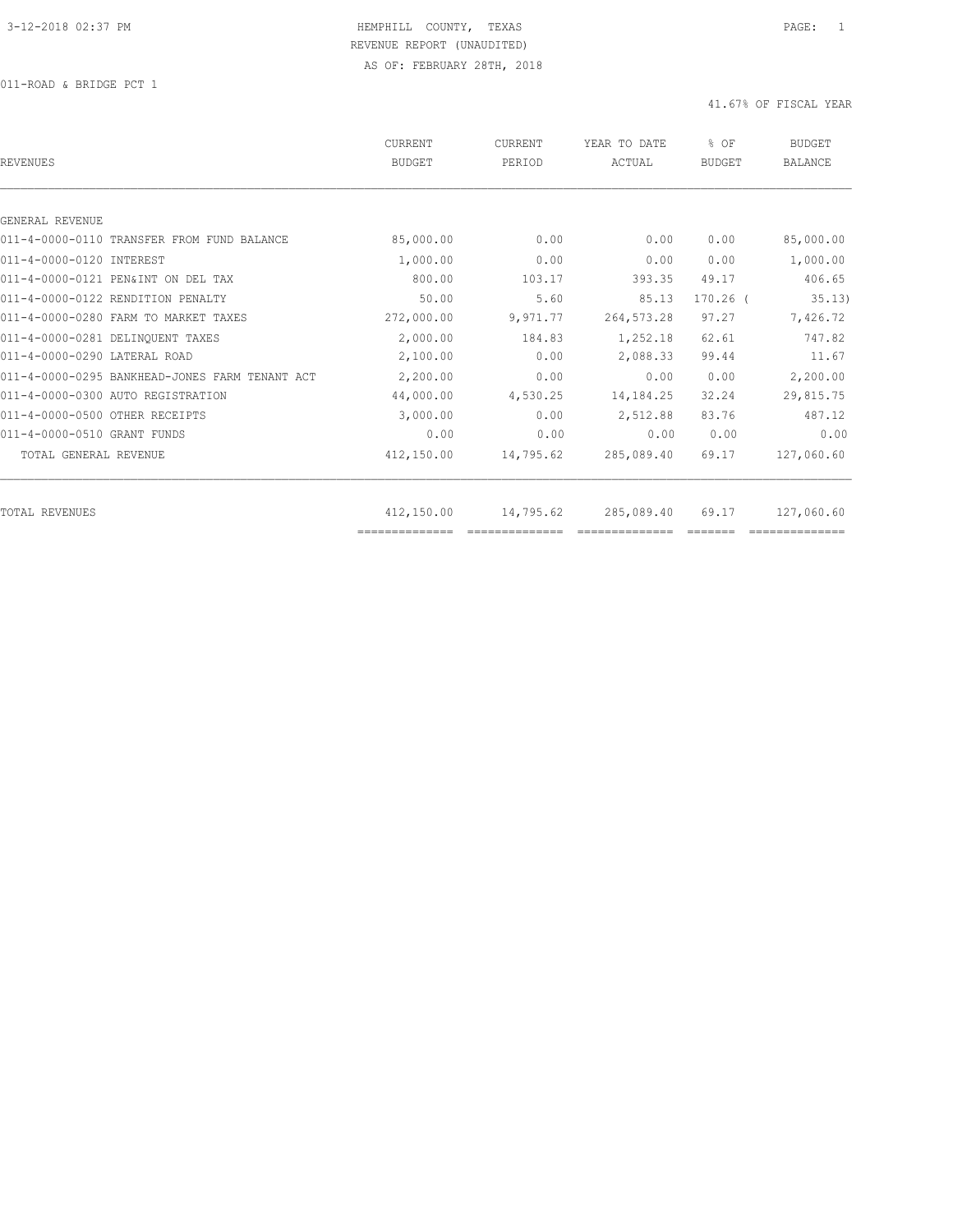| <b>REVENUES</b>                                | <b>CURRENT</b><br><b>BUDGET</b> | <b>CURRENT</b><br>PERIOD | YEAR TO DATE<br>ACTUAL | % OF<br><b>BUDGET</b> | <b>BUDGET</b><br>BALANCE |
|------------------------------------------------|---------------------------------|--------------------------|------------------------|-----------------------|--------------------------|
|                                                |                                 |                          |                        |                       |                          |
| GENERAL REVENUE                                |                                 |                          |                        |                       |                          |
| 012-4-0000-0110 TRANSFER FROM FUND BALANCE     | 50,000.00                       | 0.00                     | 0.00                   | 0.00                  | 50,000.00                |
| 012-4-0000-0120 INTEREST                       | 1,000.00                        | 0.00                     | 0.00                   | 0.00                  | 1,000.00                 |
| 012-4-0000-0121 PEN&INT ON DEL TAX             | 800.00                          | 109.42                   | 417.18                 | 52.15                 | 382.82                   |
| 012-4-0000-0122 RENDITION PENALTY              | 50.00                           | 5.96                     | 90.37                  | $180.74$ (            | 40.37                    |
| 012-4-0000-0280 FARM TO MARKET TAXES           | 289,000.00                      | 10,576.12                | 280,608.09             | 97.10                 | 8,391.91                 |
| 012-4-0000-0281 DELINQUENT TAXES               | 2,000.00                        | 196.06                   | 1,328.16               | 66.41                 | 671.84                   |
| 012-4-0000-0290 LATERAL ROAD                   | 2,500.00                        | 0.00                     | 2,214.89               | 88.60                 | 285.11                   |
| 012-4-0000-0295 BANKHEAD-JONES FARM TENANT ACT | 2,300.00                        | 0.00                     | 0.00                   | 0.00                  | 2,300.00                 |
| 012-4-0000-0300 AUTO REGISTRATION              | 47,000.00                       | 4,804.81                 | 15,043.98              | 32.01                 | 31,956.02                |
| 012-4-0000-0350 ROAD CROSSING PERMITS          | 200.00                          | 0.00                     | 0.00                   | 0.00                  | 200.00                   |
| 012-4-0000-0500 OTHER RECEIPTS                 | 3,000.00                        | 0.00                     | 2,665.19               | 88.84                 | 334.81                   |
| TOTAL GENERAL REVENUE                          | 397,850.00                      | 15,692.37                | 302,367.86             | 76.00                 | 95,482.14                |
| TOTAL REVENUES                                 | 397,850.00                      | 15,692.37                | 302,367.86             | 76.00                 | 95,482.14                |
|                                                |                                 |                          |                        |                       |                          |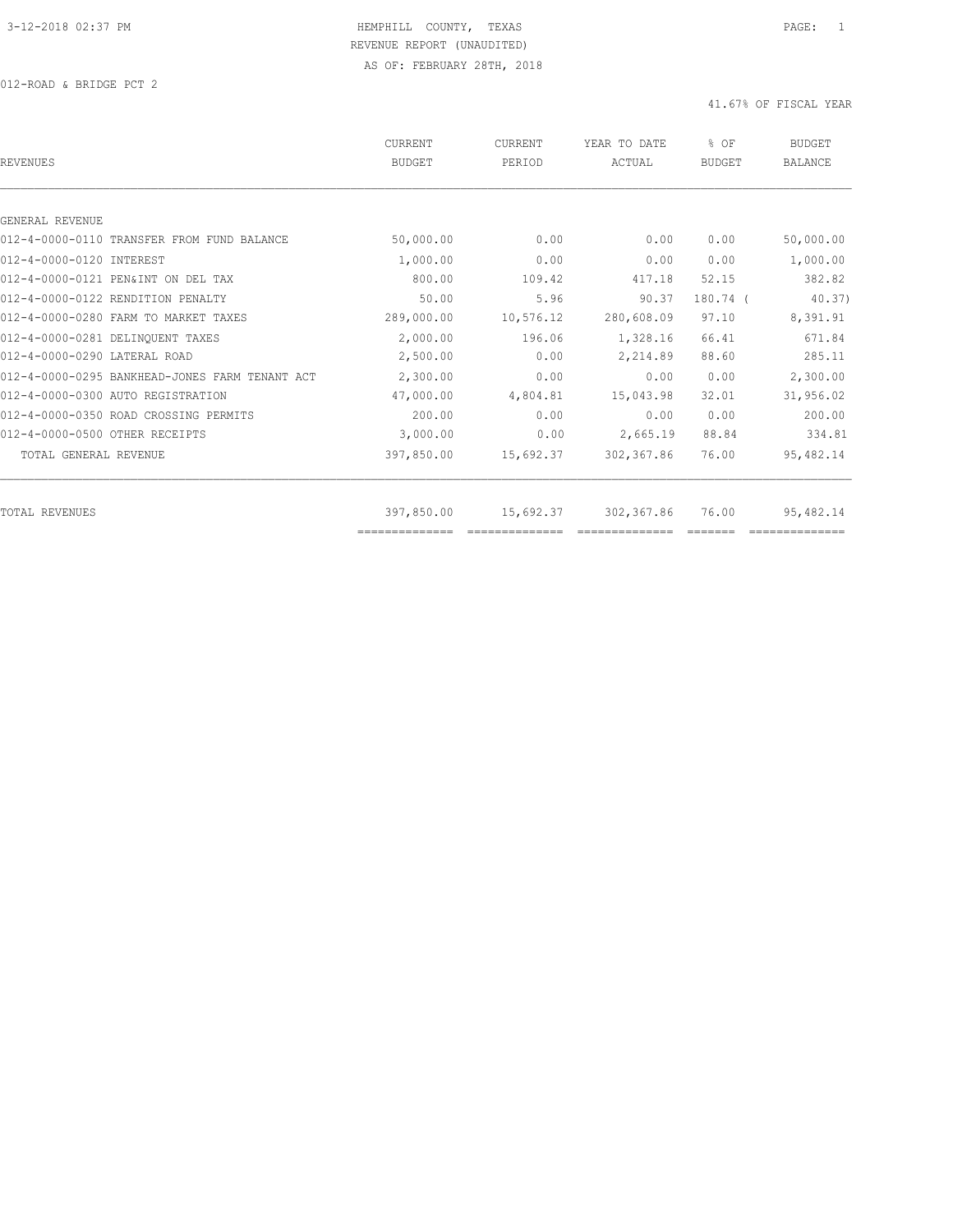013-ROAD & BRIDGE PCT 3

| REVENUES                                       | CURRENT<br><b>BUDGET</b> | CURRENT<br>PERIOD | YEAR TO DATE<br>ACTUAL | % OF<br><b>BUDGET</b> | <b>BUDGET</b><br><b>BALANCE</b> |
|------------------------------------------------|--------------------------|-------------------|------------------------|-----------------------|---------------------------------|
|                                                |                          |                   |                        |                       |                                 |
| GENERAL REVENUE                                |                          |                   |                        |                       |                                 |
| 013-4-0000-0110 TRANSFER FROM FUND BALANCE     | 159,673.00               | 0.00              | 0.00                   | 0.00                  | 159,673.00                      |
| 013-4-0000-0120 INTEREST                       | 1,000.00                 | 0.00              | 0.00                   | 0.00                  | 1,000.00                        |
| 013-4-0000-0121 PEN&INT ON DEL TAX             | 1,500.00                 | 218.86            | 834.48                 | 55.63                 | 665.52                          |
| 013-4-0000-0122 RENDITION PENALTY              | 100.00                   | 11.92             | 180.72                 | $180.72$ (            | 80.72)                          |
| 013-4-0000-0280 FARM TO MARKET TAXES           | 577,600.00               | 21, 152. 26       | 561, 216.21            | 97.16                 | 16,383.79                       |
| 013-4-0000-0281 DELINQUENT TAXES               | 4,000.00                 | 392.11            | 2,656.33               | 66.41                 | 1,343.67                        |
| 013-4-0000-0290 LATERAL ROAD                   | 4,000.00                 | 0.00              | 4,429.79               | $110.74$ (            | 429.79)                         |
| 013-4-0000-0295 BANKHEAD-JONES FARM TENANT ACT | 5,000.00                 | 0.00              | 0.00                   | 0.00                  | 5,000.00                        |
| 013-4-0000-0300 AUTO REGISTRATION              | 93,000.00                | 9,609.60          | 30,087.85              | 32.35                 | 62, 912.15                      |
| 013-4-0000-0350 ROAD CROSSING PERMITS          | 500.00                   | 187.50            | 187.50                 | 37.50                 | 312.50                          |
| 013-4-0000-0500 OTHER RECEIPTS                 | 1,000.00                 | 0.00              |                        | 76,370.37 7,637.04 (  | 75,370.37)                      |
| 013-4-0000-0510 GRANT FUNDS                    | 0.00                     | 0.00              | 0.00                   | 0.00                  | 0.00                            |
| TOTAL GENERAL REVENUE                          | 847,373.00               | 31,572.25         | 675,963.25             | 79.77                 | 171,409.75                      |
| TOTAL REVENUES                                 | 847,373.00               | 31,572.25         | 675,963.25             | 79.77                 | 171,409.75                      |
|                                                | ==============           |                   | ==============         |                       |                                 |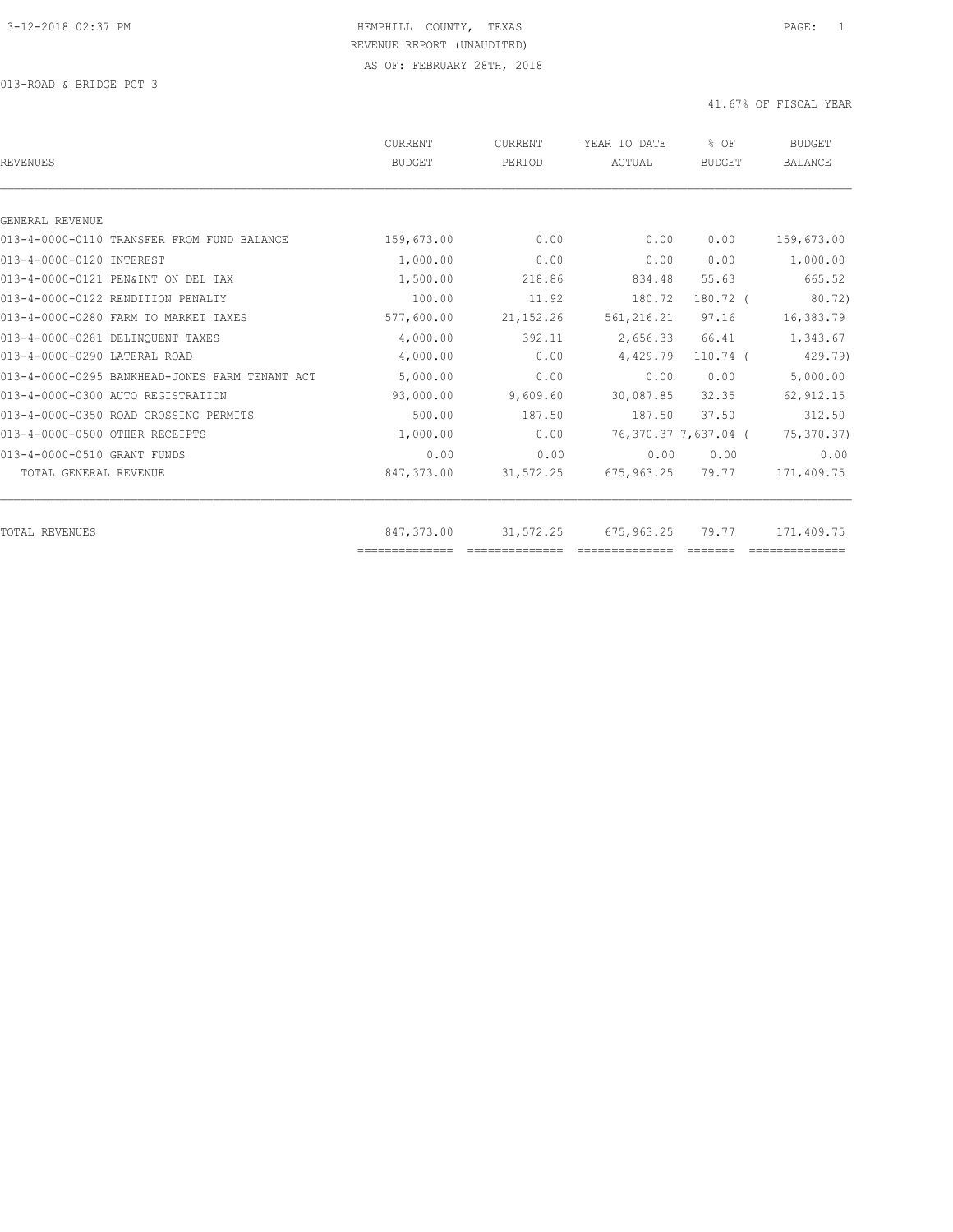014-ROAD & BRIDGE PCT 4

| REVENUES                                       | CURRENT<br><b>BUDGET</b> | CURRENT<br>PERIOD | YEAR TO DATE<br>ACTUAL | % OF<br>BUDGET | <b>BUDGET</b><br><b>BALANCE</b> |
|------------------------------------------------|--------------------------|-------------------|------------------------|----------------|---------------------------------|
|                                                |                          |                   |                        |                |                                 |
| GENERAL REVENUE                                |                          |                   |                        |                |                                 |
| 014-4-0000-0110 TRANSFER FROM FUND BALANCE     | 50,000.00                | 0.00              | 0.00                   | 0.00           | 50,000.00                       |
| 014-4-0000-0120 INTEREST                       | 1,000.00                 | 0.00              | 0.00                   | 0.00           | 1,000.00                        |
| 014-4-0000-0121 PEN&INT ON DEL TAX             | 1,500.00                 | 193.85            | 739.08                 | 49.27          | 760.92                          |
| 014-4-0000-0122 RENDITION PENALTY              | 100.00                   | 10.56             | 160.08                 | $160.08$ (     | 60.08                           |
| 014-4-0000-0280 FARM TO MARKET TAXES           | 511,600.00               | 18,734.85         | 497,077.24             | 97.16          | 14,522.76                       |
| 014-4-0000-0281 DELINOUENT TAXES               | 3,500.00                 | 347.30            | 2,352.73               | 67.22          | 1,147.27                        |
| 014-4-0000-0290 LATERAL ROAD                   | 4,000.00                 | 0.00              | 3,923.52               | 98.09          | 76.48                           |
| 014-4-0000-0295 BANKHEAD-JONES FARM TENANT ACT | 4,000.00                 | 0.00              | 0.00                   | 0.00           | 4,000.00                        |
| 014-4-0000-0300 AUTO REGISTRATION              | 84,000.00                | 8,511.37          | 26,649.26              | 31.73          | 57,350.74                       |
| 014-4-0000-0350 ROAD CROSSING PERMITS          | 0.00                     | 0.00              | 375.00                 | $0.00$ (       | 375.00                          |
| 014-4-0000-0500 OTHER RECEIPTS                 | 1,000.00                 | 0.00              | 12,807.17 1,280.72 (   |                | 11,807.17                       |
| 014-4-0000-0510 GRANT FUNDS                    | 0.00                     | 0.00              | 0.00                   | 0.00           | 0.00                            |
| TOTAL GENERAL REVENUE                          | 660,700.00               | 27,797.93         | 544,084.08             | 82.35          | 116,615.92                      |
| TOTAL REVENUES                                 | 660,700.00               | 27,797.93         | 544,084.08             | 82.35          | 116,615.92                      |
|                                                | ==============           |                   |                        |                |                                 |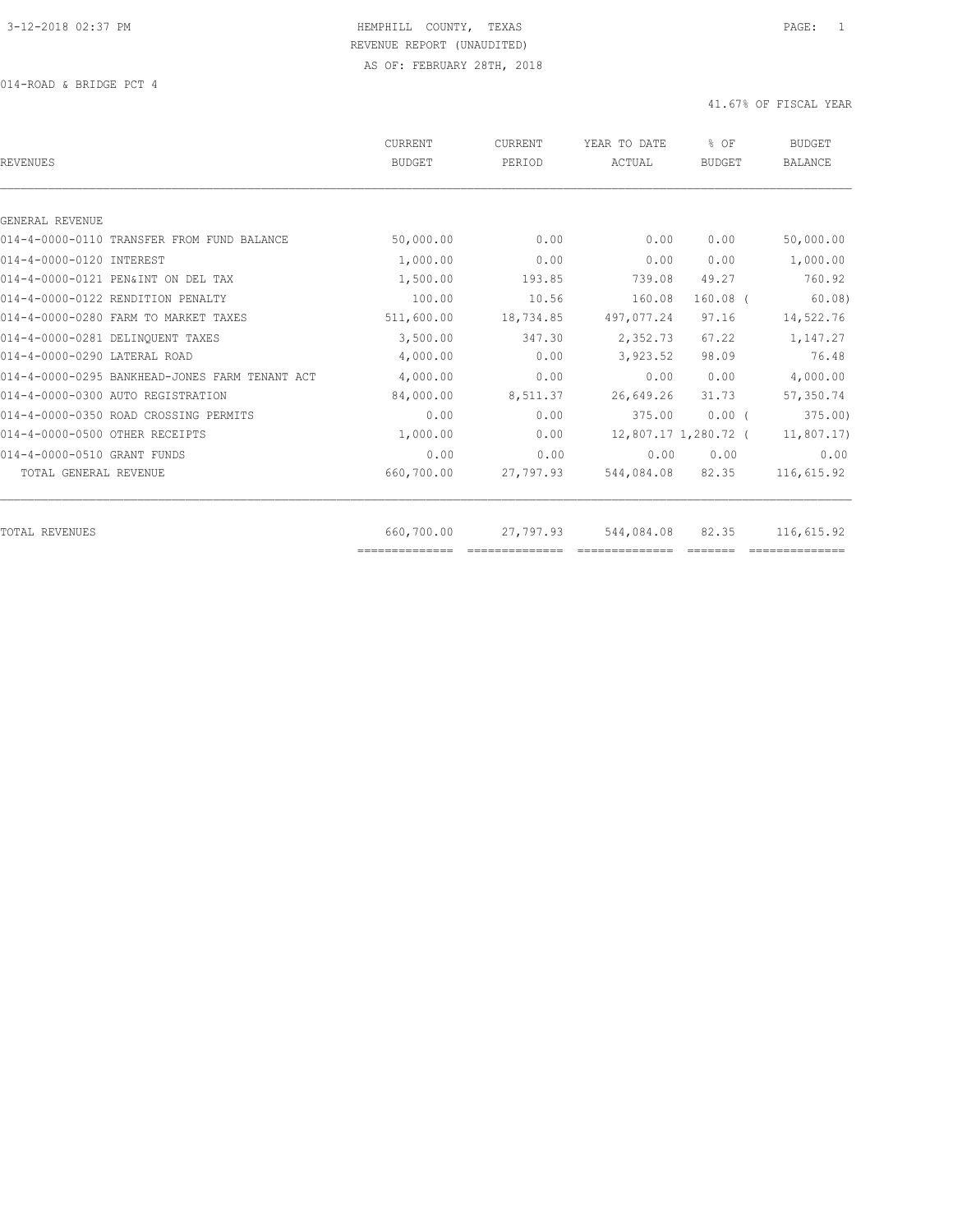022-CO RECORDS PRESERVATION

| REVENUES                                       | CURRENT<br><b>BUDGET</b> | CURRENT<br>PERIOD | YEAR TO DATE<br>ACTUAL | % OF<br>BUDGET | <b>BUDGET</b><br><b>BALANCE</b> |
|------------------------------------------------|--------------------------|-------------------|------------------------|----------------|---------------------------------|
|                                                |                          |                   |                        |                |                                 |
| GENERAL REVENUE                                |                          |                   |                        |                |                                 |
| 022-4-0000-0110 TRANSFER FROM FUND BALANCE     | 60,000.00                | 0.00              | 0.00                   | 0.00           | 60,000.00                       |
| 022-4-0000-0191 COUNTY RECORDS PRESERVATION FE | 5,000.00                 | 0.00              | 1,562.55               | 31.25          | 3,437.45                        |
| TOTAL GENERAL REVENUE                          | 65,000.00                | 0.00              | 1,562.55               | 2.40           | 63, 437.45                      |
|                                                |                          |                   |                        |                |                                 |
| TOTAL REVENUES                                 | 65,000.00                | 0.00              | 1,562.55               | 2.40           | 63, 437.45                      |
|                                                |                          |                   |                        |                |                                 |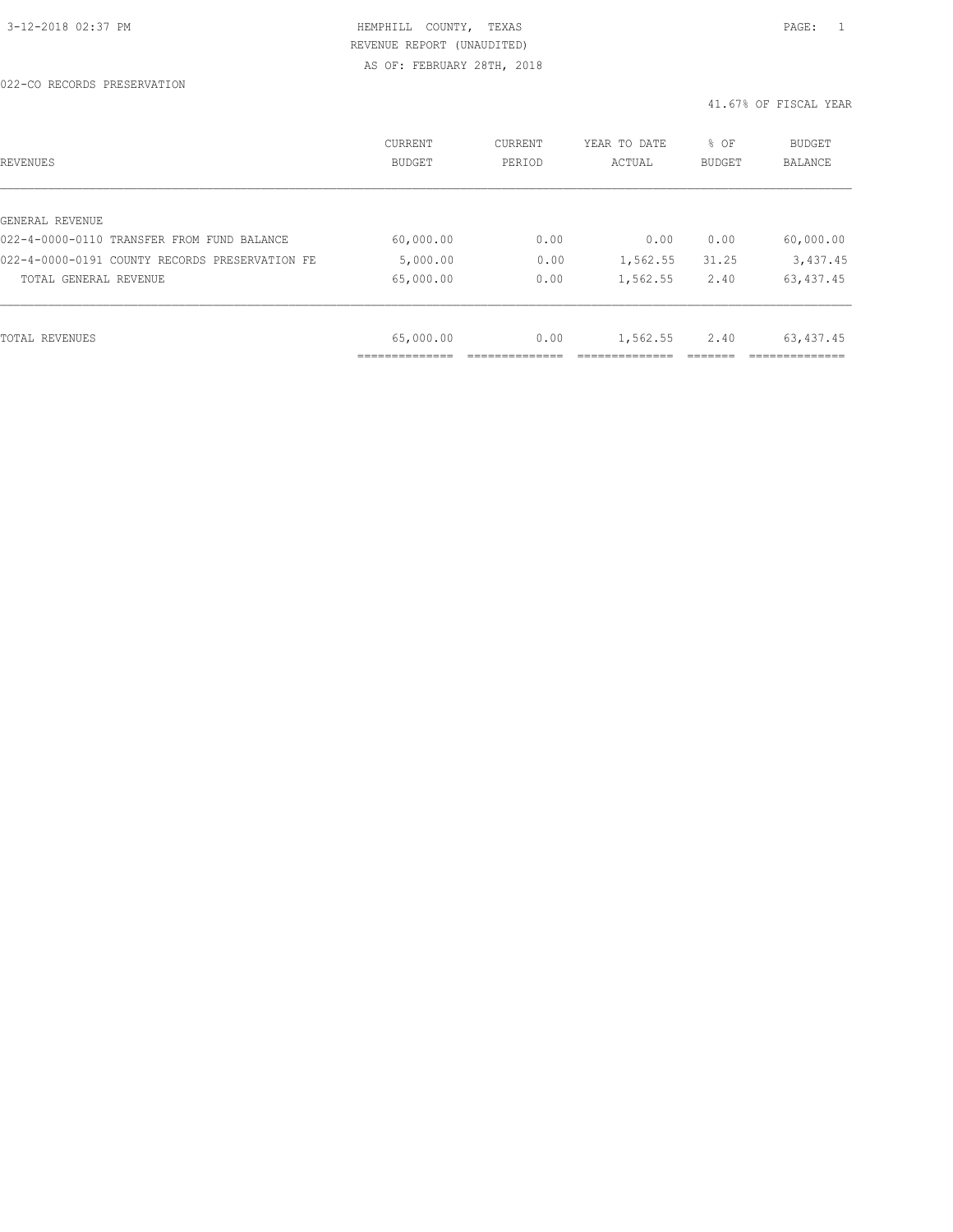#### 023-CLK'S RECORDS PRESERVE

| REVENUES                                      | <b>CURRENT</b><br><b>BUDGET</b> | CURRENT<br>PERIOD | YEAR TO DATE<br>ACTUAL | % OF<br><b>BUDGET</b> | BUDGET<br><b>BALANCE</b> |
|-----------------------------------------------|---------------------------------|-------------------|------------------------|-----------------------|--------------------------|
|                                               |                                 |                   |                        |                       |                          |
| GENERAL REVENUE                               |                                 |                   |                        |                       |                          |
| 023-4-0000-0110 TRANSFER FROM FUND BALANCE    | 3,000.00                        | 0.00              | 0.00                   | 0.00                  | 3,000.00                 |
| 023-4-0000-0191 REV-CLK'S RECORD PRESERVATION | 800.00                          | 0.00              | 338.48                 | 42.31                 | 461.52                   |
| TOTAL GENERAL REVENUE                         | 3,800.00                        | 0.00              | 338.48                 | 8.91                  | 3,461.52                 |
|                                               |                                 |                   |                        |                       |                          |
| TOTAL REVENUES                                | 3,800.00                        | 0.00              | 338.48                 | 8.91                  | 3,461.52                 |
|                                               |                                 |                   |                        |                       |                          |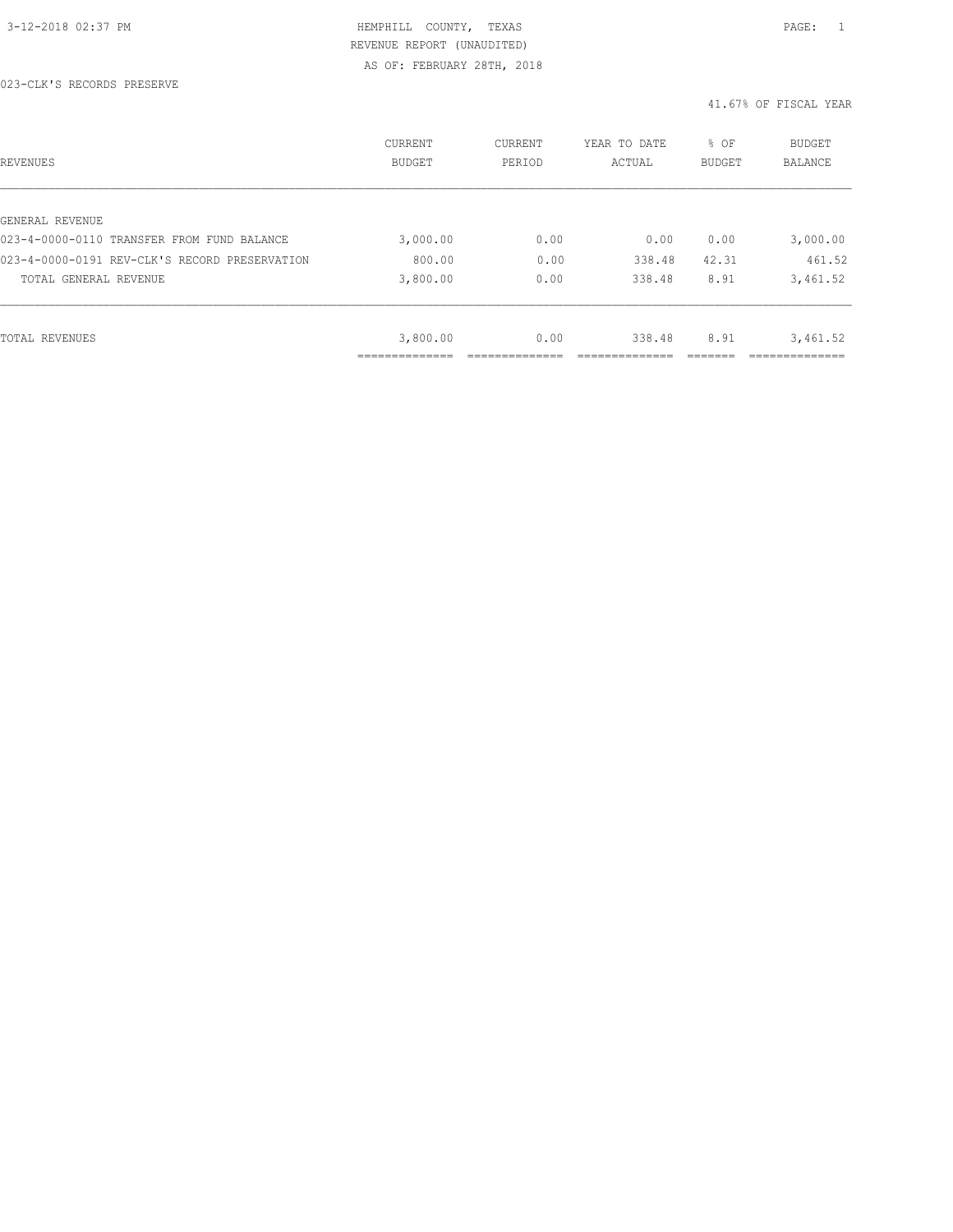024-JUSTICE COURT TECH FUND

| REVENUES                                   | CURRENT<br><b>BUDGET</b> | CURRENT<br>PERIOD | YEAR TO DATE<br>ACTUAL | % OF<br>BUDGET | BUDGET<br><b>BALANCE</b> |
|--------------------------------------------|--------------------------|-------------------|------------------------|----------------|--------------------------|
|                                            |                          |                   |                        |                |                          |
| GENERAL REVENUE                            |                          |                   |                        |                |                          |
| 024-4-0000-0110 TRANSFER FROM FUND BALANCE | 7,000.00                 | 0.00              | 0.00                   | 0.00           | 7,000.00                 |
| 024-4-0000-0191 TECH FEES/EXP              | 2,000.00                 | 233.60            | 970.93                 | 48.55          | 1,029.07                 |
| TOTAL GENERAL REVENUE                      | 9,000.00                 | 233.60            | 970.93                 | 10.79          | 8,029.07                 |
|                                            |                          |                   |                        |                |                          |
| TOTAL REVENUES                             | 9,000.00                 | 233.60            | 970.93                 | 10.79          | 8,029.07                 |
|                                            |                          |                   |                        |                |                          |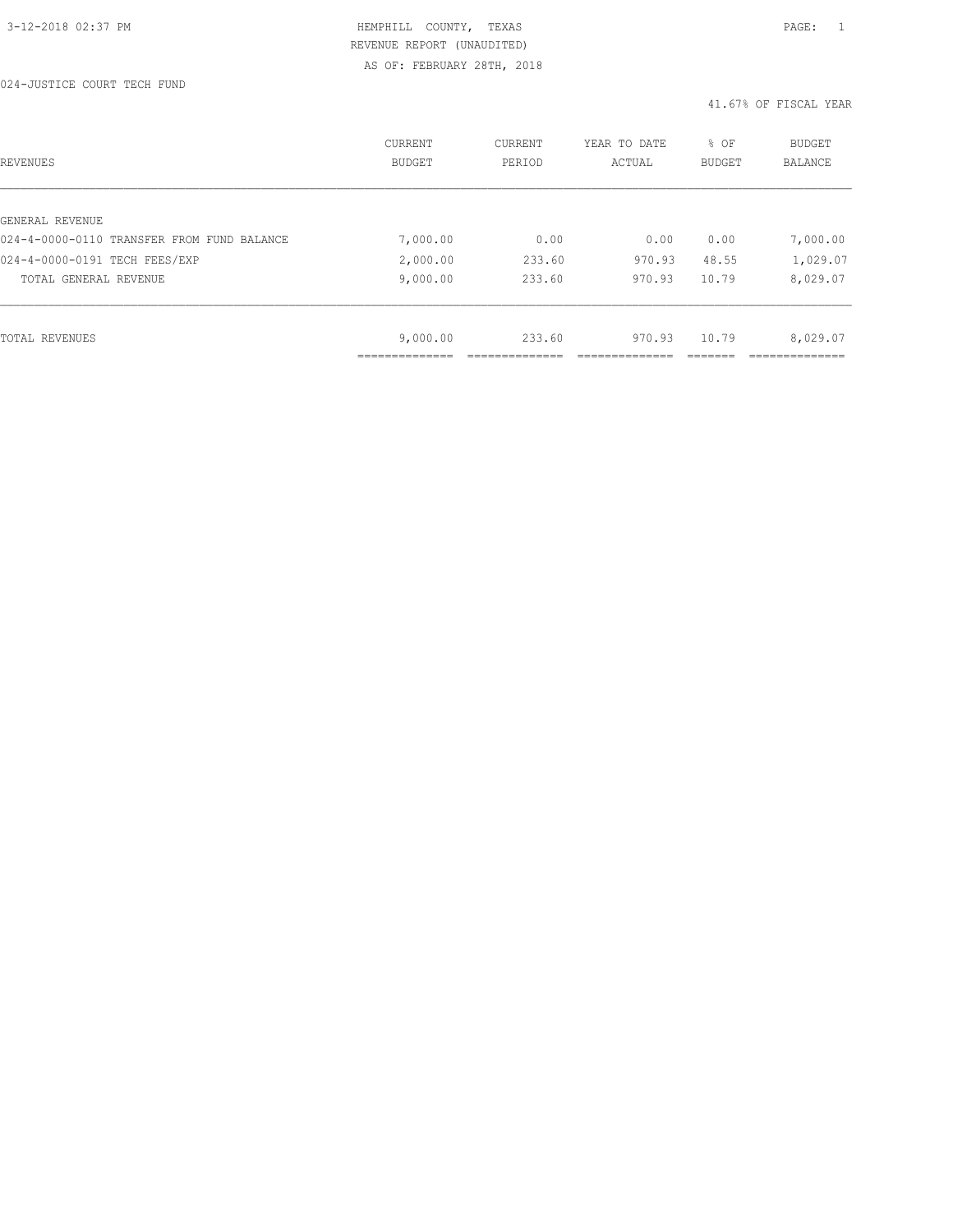026-CLERK'S TECH FUND

| REVENUES                                   | CURRENT<br><b>BUDGET</b> | CURRENT<br>PERIOD | YEAR TO DATE<br>ACTUAL | % OF<br>BUDGET | BUDGET<br><b>BALANCE</b> |
|--------------------------------------------|--------------------------|-------------------|------------------------|----------------|--------------------------|
|                                            |                          |                   |                        |                |                          |
| GENERAL REVENUE                            |                          |                   |                        |                |                          |
| 026-4-0000-0110 TRANSFER FROM FUND BALANCE | 0.00                     | 0.00              | 0.00                   | 0.00           | 0.00                     |
| 026-4-0000-0191 CLERK'S TECH FEES          | 1,500.00                 | 0.00              | 436.95                 | 29.13          | 1,063.05                 |
| TOTAL GENERAL REVENUE                      | 1,500.00                 | 0.00              | 436.95                 | 29.13          | 1,063.05                 |
|                                            |                          |                   |                        |                |                          |
| TOTAL REVENUES                             | 1,500.00                 | 0.00              | 436.95                 | 29.13          | 1,063.05                 |
|                                            | ----------               |                   |                        |                |                          |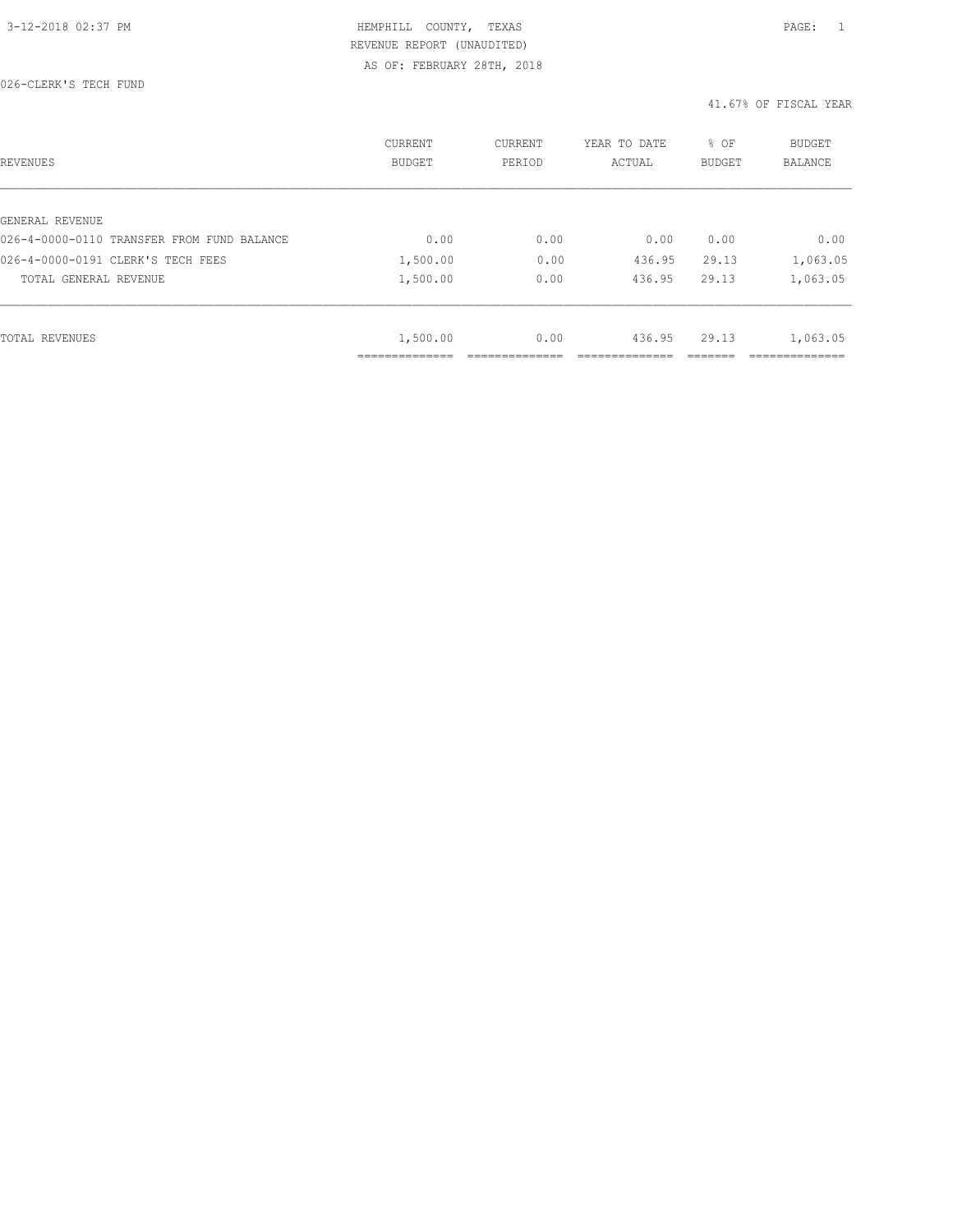029-PRETRIAL INTERVENTION FUN

| REVENUES                                   | <b>CURRENT</b><br><b>BUDGET</b> | CURRENT<br>PERIOD | YEAR TO DATE<br>ACTUAL | % OF<br><b>BUDGET</b> | BUDGET<br><b>BALANCE</b> |
|--------------------------------------------|---------------------------------|-------------------|------------------------|-----------------------|--------------------------|
|                                            |                                 |                   |                        |                       |                          |
| GENERAL REVENUE                            |                                 |                   |                        |                       |                          |
| 029-4-0000-0110 TRANSFER FROM FUND BALANCE | 1,000.00                        | 0.00              | 0.00                   | 0.00                  | 1,000.00                 |
| 029-4-0000-0330 PRETRIAL INTERVENTION      | 1,000.00                        | 0.00              | 1,000.00               | 100.00                | 0.00                     |
| TOTAL GENERAL REVENUE                      | 2,000.00                        | 0.00              | 1,000.00               | 50.00                 | 1,000.00                 |
|                                            |                                 |                   |                        |                       |                          |
| TOTAL REVENUES                             | 2,000.00                        | 0.00              | 1,000.00               | 50.00                 | 1,000.00                 |
|                                            |                                 |                   |                        |                       |                          |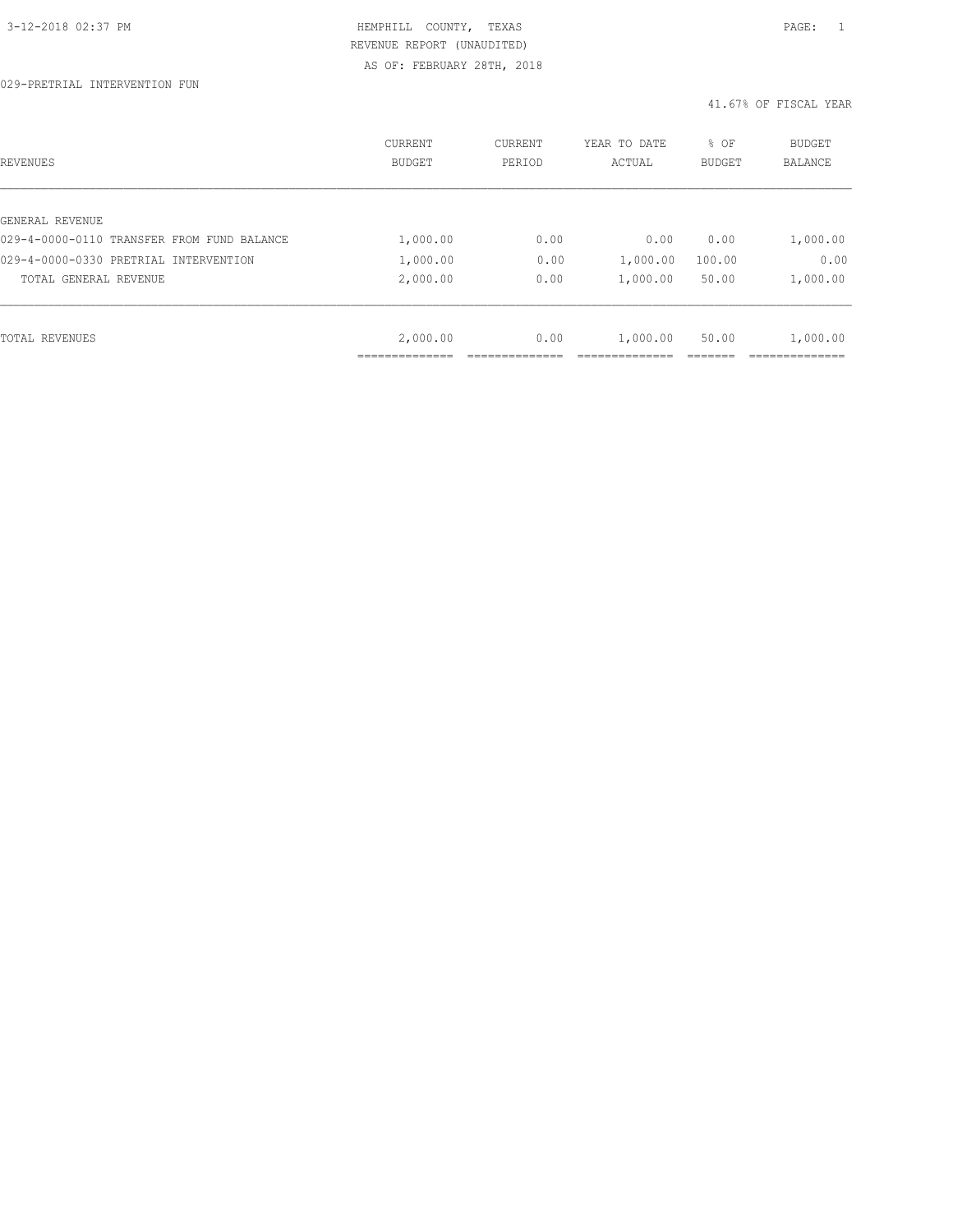#### 032-CHK COLLECTION/CO ATTY

| REVENUES                                   | <b>CURRENT</b><br><b>BUDGET</b> | CURRENT<br>PERIOD | YEAR TO DATE<br>ACTUAL | % OF<br><b>BUDGET</b> | BUDGET<br>BALANCE |
|--------------------------------------------|---------------------------------|-------------------|------------------------|-----------------------|-------------------|
|                                            |                                 |                   |                        |                       |                   |
| GENERAL REVENUE                            |                                 |                   |                        |                       |                   |
| 032-4-0000-0110 TRANSFER FROM FUND BALANCE | 15,000.00                       | 0.00              | 0.00                   | 0.00                  | 15,000.00         |
| 032-4-0000-0220 FEES-CHECK COLLECTION      | 500.00                          | 0.00              | 165.00                 | 33.00                 | 335.00            |
| TOTAL GENERAL REVENUE                      | 15,500.00                       | 0.00              | 165.00                 | 1.06                  | 15,335.00         |
|                                            |                                 |                   |                        |                       |                   |
| TOTAL REVENUES                             | 15,500.00                       | 0.00              | 165.00                 | 1.06                  | 15,335.00         |
|                                            | -------------                   |                   |                        |                       |                   |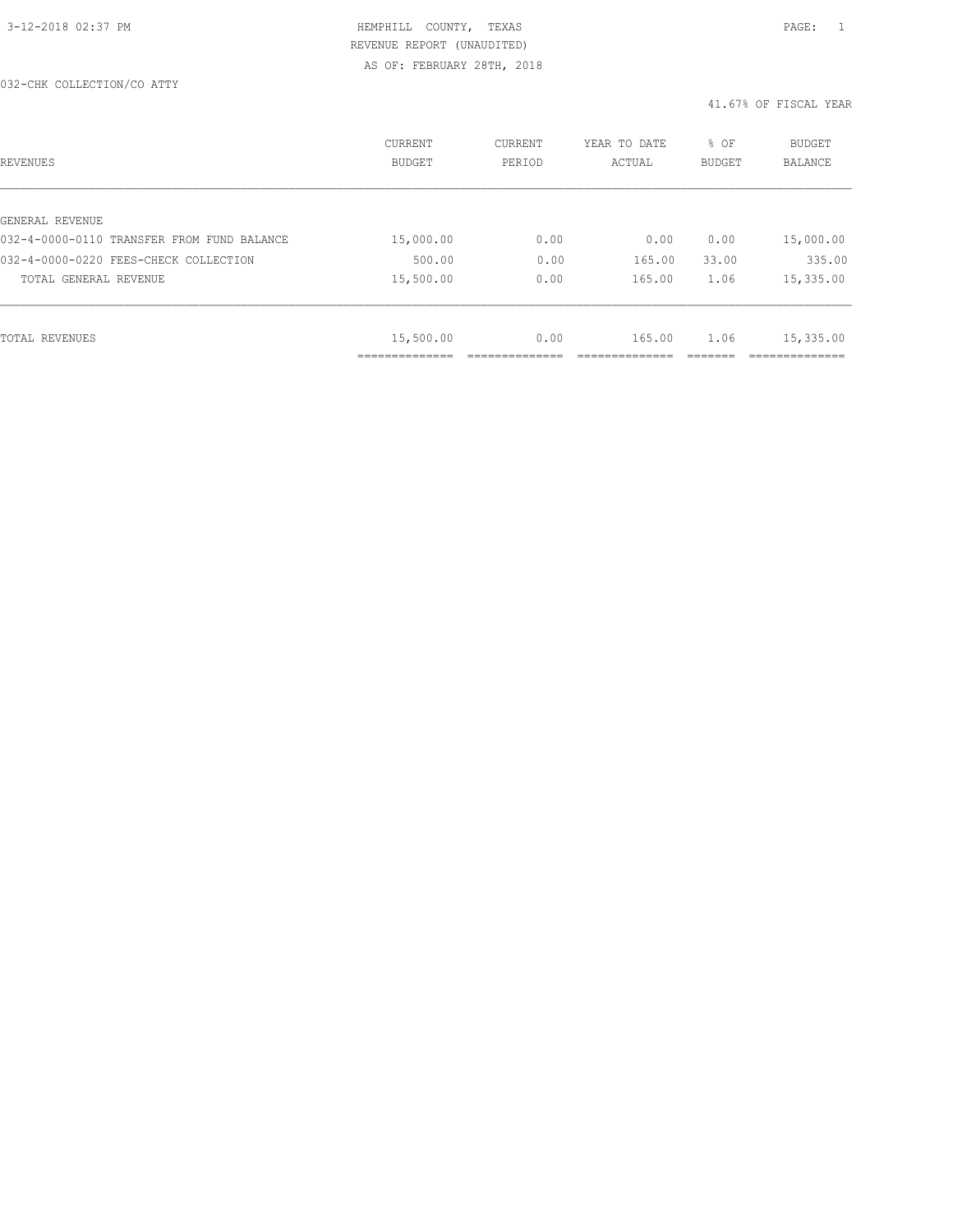036-ANNUAL LEOSE/LAW

| REVENUES                                   | <b>CURRENT</b><br><b>BUDGET</b> | CURRENT<br>PERIOD | YEAR TO DATE<br>ACTUAL | % OF<br><b>BUDGET</b> | BUDGET<br><b>BALANCE</b> |
|--------------------------------------------|---------------------------------|-------------------|------------------------|-----------------------|--------------------------|
|                                            |                                 |                   |                        |                       |                          |
| GENERAL REVENUE                            |                                 |                   |                        |                       |                          |
| 036-4-0000-0110 TRANSFER FROM FUND BALANCE | 8,000.00                        | 0.00              | 0.00                   | 0.00                  | 8,000.00                 |
| 036-4-0000-0440 STATE FEES                 | 2,000.00                        | 1,493.22          | 1,493.22               | 74.66                 | 506.78                   |
| TOTAL GENERAL REVENUE                      | 10,000.00                       | 1,493.22          | 1,493.22               | 14.93                 | 8,506.78                 |
|                                            |                                 |                   |                        |                       |                          |
| TOTAL REVENUES                             | 10,000.00                       | 1,493.22          | 1,493.22               | 14.93                 | 8,506.78                 |
|                                            |                                 |                   |                        |                       |                          |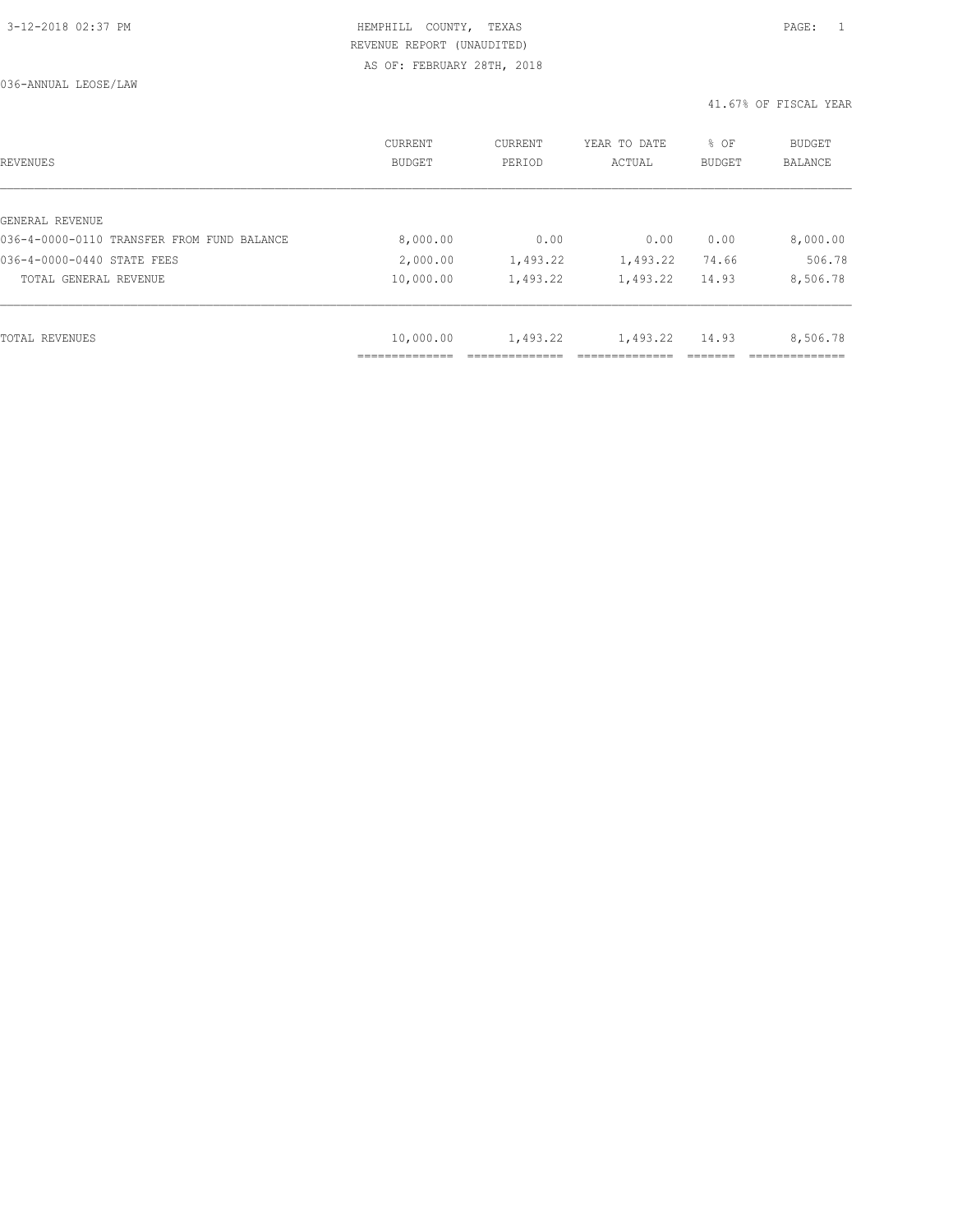046-SCAAP

| REVENUES                                   | CURRENT<br><b>BUDGET</b> | CURRENT<br>PERIOD | YEAR TO DATE<br>ACTUAL | % OF<br><b>BUDGET</b> | <b>BUDGET</b><br>BALANCE |
|--------------------------------------------|--------------------------|-------------------|------------------------|-----------------------|--------------------------|
|                                            |                          |                   |                        |                       |                          |
| GENERAL REVENUE                            |                          |                   |                        |                       |                          |
| 046-4-0000-0110 TRANSFER FROM FUND BALANCE | 65,000.00                | 0.00              | 0.00                   | 0.00                  | 65,000.00                |
| 046-4-0000-0260 GRANT AWARD                | 6,000.00                 | 0.00              | 0.00                   | 0.00                  | 6,000.00                 |
| TOTAL GENERAL REVENUE                      | 71,000.00                | 0.00              | 0.00                   | 0.00                  | 71,000.00                |
|                                            |                          |                   |                        |                       |                          |
| TOTAL REVENUES                             | 71,000.00                | 0.00              | 0.00                   | 0.00                  | 71,000.00                |
|                                            |                          |                   |                        |                       |                          |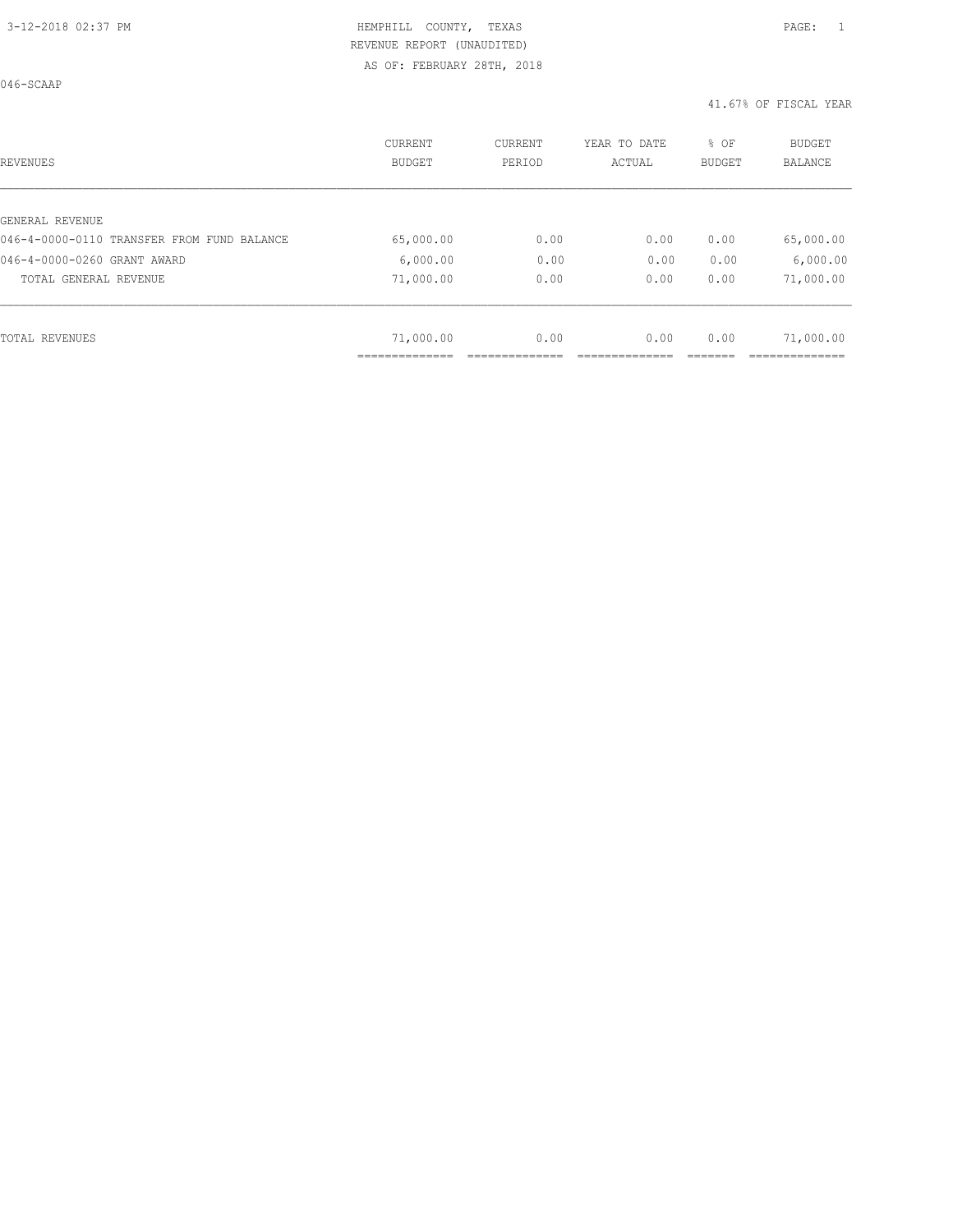| REVENUES                                            | <b>CURRENT</b><br><b>BUDGET</b> | CURRENT<br>PERIOD | YEAR TO DATE<br>ACTUAL | % OF<br><b>BUDGET</b> | <b>BUDGET</b><br>BALANCE |
|-----------------------------------------------------|---------------------------------|-------------------|------------------------|-----------------------|--------------------------|
|                                                     |                                 |                   |                        |                       |                          |
| GENERAL REVENUE<br>047-4-0000-0401 SALES/COMMISSARY | 0.00                            | 0.00              | 0.00                   | 0.00                  | 0.00                     |
| 047-4-0000-0500 MISCELLANEOUS INCOME                | 0.00                            | 0.00              | 0.00                   | 0.00                  | 0.00                     |
|                                                     |                                 |                   |                        |                       |                          |
| TOTAL GENERAL REVENUE                               | 0.00                            | 0.00              | 0.00                   | 0.00                  | 0.00                     |
|                                                     |                                 |                   |                        |                       |                          |
| TOTAL REVENUES                                      | 0.00                            | 0.00              | 0.00                   | 0.00                  | 0.00                     |
|                                                     | ____________                    |                   |                        |                       |                          |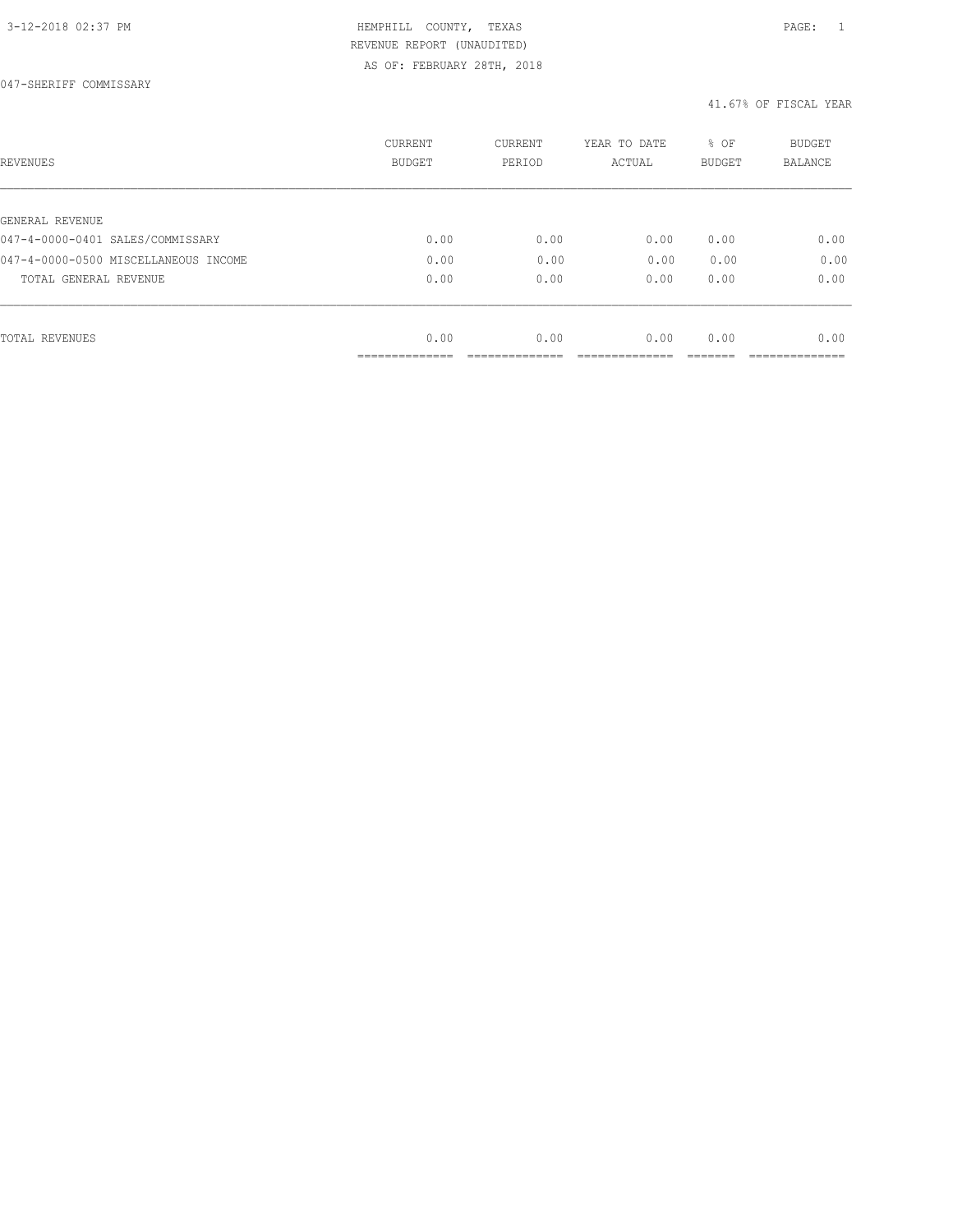| REVENUES                              | CURRENT<br><b>BUDGET</b> | CURRENT<br>PERIOD | YEAR TO DATE<br>ACTUAL | % OF<br>BUDGET | BUDGET<br><b>BALANCE</b> |
|---------------------------------------|--------------------------|-------------------|------------------------|----------------|--------------------------|
|                                       |                          |                   |                        |                |                          |
| GENERAL REVENUE                       |                          |                   |                        |                |                          |
| 048-4-0000-0120 INTEREST              | 0.00                     | 0.00              | 0.00                   | 0.00           | 0.00                     |
| 048-4-0000-0401 PROCEEDS FROM SEIZURE | 0.00                     | 0.00              | 0.00                   | 0.00           | 0.00                     |
| TOTAL GENERAL REVENUE                 | 0.00                     | 0.00              | 0.00                   | 0.00           | 0.00                     |
|                                       |                          |                   |                        |                |                          |
| TOTAL REVENUES                        | 0.00                     | 0.00              | 0.00                   | 0.00           | 0.00                     |
|                                       | ----------               |                   |                        |                |                          |